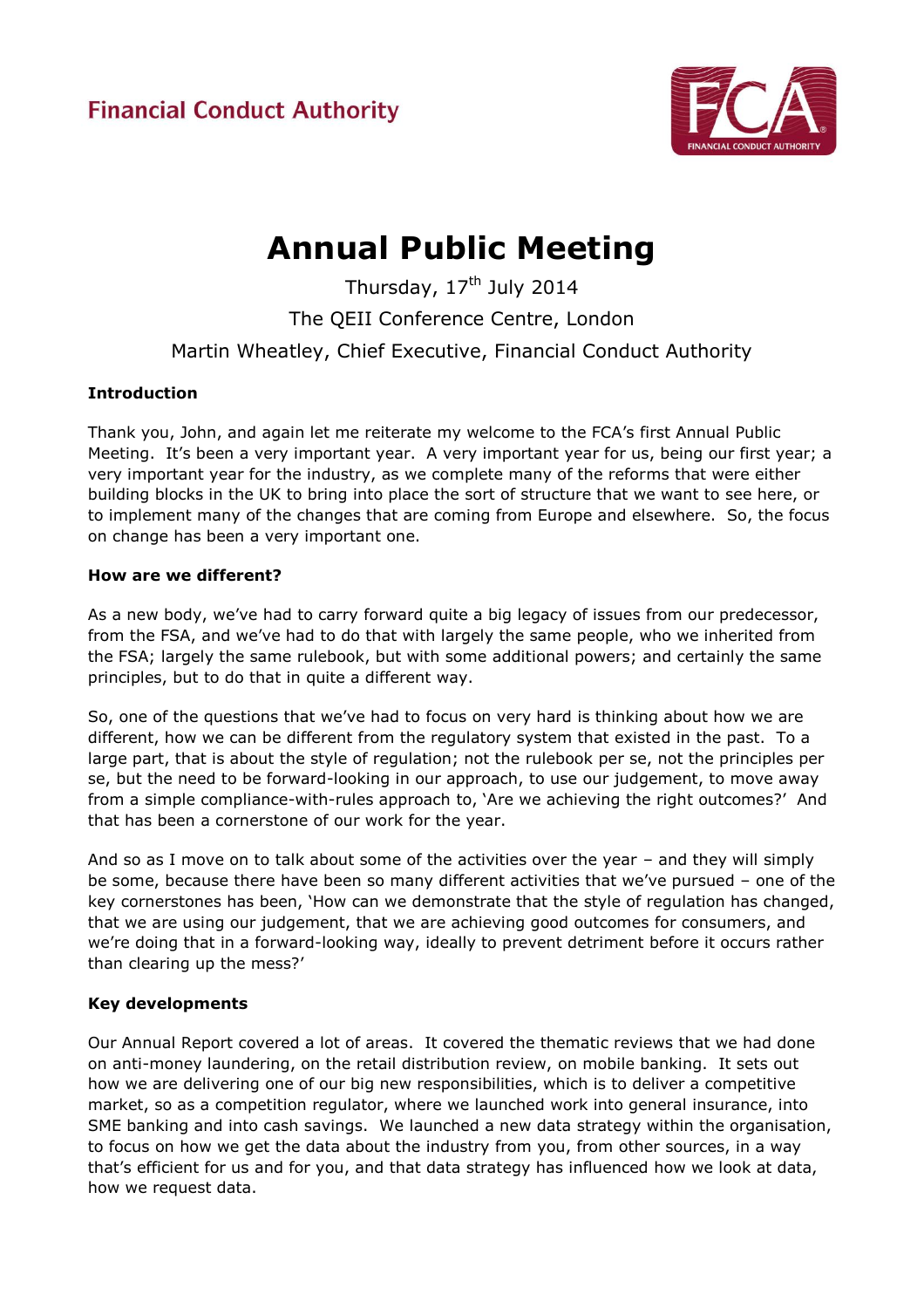We've continued to be very active in the international arena, within ESMA, the European Securities and Markets Association, which is delivering much of the European directives into our space; through IOSCO, which is delivering global standards; and indeed, through the support for the FSB, which has had the broad G20 agenda to deliver. So, there have been a large number of things that we have been doing and a large number of things that we have developed over the year.

#### **Behavioural economics**

What I'd like to do is to take a few of those and just spend a little time on some of the things that we have set out to do differently and consciously differently. One of those is behavioural economics. This was for the first time when a regulator really looked afresh at the paradigm of regulation, and the paradigm of regulation was largely based on, 'If sufficient information disclosure is made, people will make rational decisions and you will always get good outcomes.' Now, that would be a nice paradigm for us to believe in. Our experience was that actually, it didn't work. The more information people got, the more confused they became; the more information they got, the less rational they were in their decision-making. And we looked at the psychology of decision-making and the bounded rationality that all of us as individuals face when we're faced with complex circumstances. We looked at the interplay between a consumer trying to make trade-offs between compound interest, delayed gratification and annuity tables about longevity, and we realised that's a set of quite complex things for anybody to understand. And we looked at how people responded to the communications that they were sent by the industry.

And we've used this. We've used our insights into behavioural economics to do a number of studies, to look at how we could better position the solutions, the products that people deliver, in a way that consumers could make better choices. In particular, we looked at general insurance add-ons and we looked at how people made their decisions. And we came forward with a number of recommendations for change in this area, such as removing the pre-ticked boxes from forms, such as requiring that on general insurance add-ons the pay-out premium was disclosed upfront, so that people could see whether this was a product that paid out 70% of premiums collected or 10%, as we saw in some cases.

So, it was an area where it informed a lot of our thinking. Much of our philosophy as to how we look at the consumer is looked at through the lens of not just the principles and the rules that people have to follow, but also our insights into behavioural economics and the psychology of investors, and that has informed our work over the last year and it will continue to inform our work.

#### **Warning for consumers on interest-only mortgages**

Another example I want to give is where we've worked with the industry to take a forwardlooking approach to try to prevent a problem emerging. One of the issues throughout the period from 2000 to 2008, and particularly in the period 2005 to 2008, was the number of mortgages that were sold on an interest-only basis, and the number of mortgages that were sold simply on the expectation that house prices would rise or income would rise and therefore – or that mortgages could simply be refinanced and rolled over at a certain point in time. And we realised that when we looked into this, many, many people who had taken out these mortgages did not have credible repayment vehicles, did not have a clear understanding as to what would happen at the end of the mortgage term. While something like 90% of the people we spoke to when we sampled this industry felt they had a repayment capability, when we probed that we found that actually only about half did.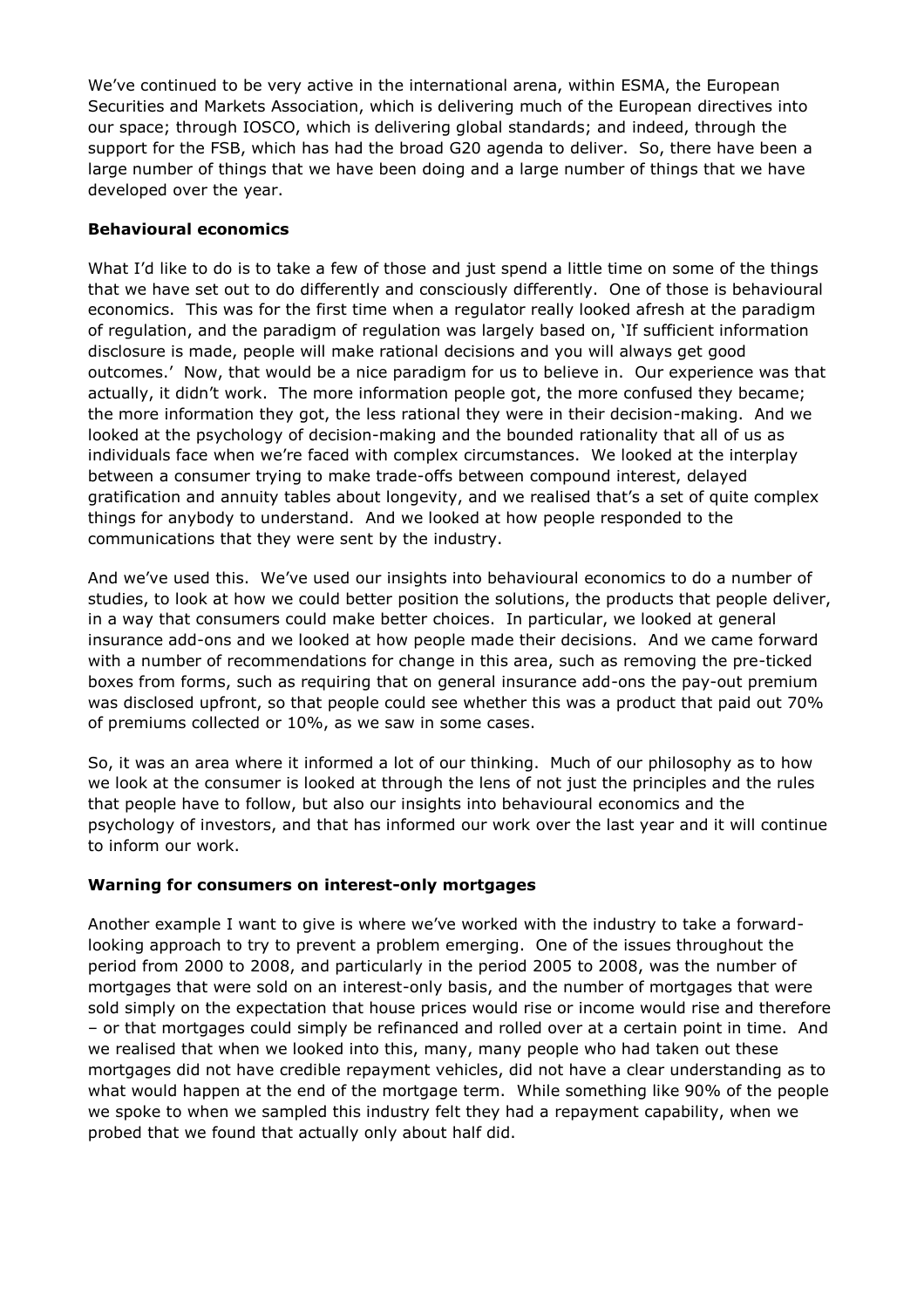So this was a problem that was not a problem as of today, but a problem that we could have faced in five years, ten years, 15 years' time. So, we worked very closely with the Building Society Association, with the Council of Mortgage Lenders, to say, 'Let us as an industry take a proactive, forward-looking approach to how we nip this problem in the bud, how we deal with this problem.' And we had an agreement that the industry would reach out to all 2.6 million consumers, would explain again what an interest-only mortgage meant, what the consequences were, and would start to develop action plans which prevented the problem arising. And for me, this is a really good example of the regulator working very closely with the industry to take a proactive, forward-looking approach.

#### **Retry system for high-street banks**

Another example was, again, the agreement we reached with seven banks to use the sameday Retry system. Now, the Retry system, for those of you who are not familiar with it, deals with this problem that for many people who are financially disadvantaged, actually balances get to zero towards the end of a month and payments that would go in expecting to be sufficient to cover any outgoings weren't going in on time and people were defaulting. And we found people were often defaulting simply because of the timing difference between payments going out of an account and a salary or a benefit coming into an account. So, we said to the industry, 'We can deal with this; we can find a different solution to this.' And the industry agreed, and said, 'Okay, we will retry failed payments at a later point in the day.' The saving to consumers we estimate is around £200 million a year, from a very, very simple change of retrying a payment later in the day rather than having the initial payment default, another good example of us working very closely with the industry.

## **Cash savings study**

We've also looked at cash savings. One of the concerns that we have had is whether the cash savings market adequately supplies services to consumers, and we've been particularly concerned at the use of introductory rates where people are attracted to accounts by a highlevel rate which is high on the league tables, but actually that that rate very quickly drops to a negligible level. And what we found was inertia meant a large proportion of people would simply stay at those rates. And so we asked the question, 'Is this product, is this industry, best serving the needs of consumers? Is it best able to attract new competitors in who could bring new products into the industry?'

We launched that study in October last year. We've just reported back on our interim findings where we have indeed concluded that there are some shortcomings in this industry; we believe there are some problems, and we will move as a next phase to look at how we now can provide some sort of remedy which serves consumers and the industry better than we think they are being served today.

#### **Asset management**

Now, much of what I've talked about is at the retail market, and clearly a lot of our focus on conduct has been on retail consumers. But our remit is very broad, and it covers the wholesale markets just as strongly as it does the retail markets. One of the areas that we focused on in our wholesale market work was on the asset management industry, and in particular our realisation that the rules that the FSA introduced in 2006 on the use of commission payments weren't being adequately followed. We found that there is a large amount of payment on execution commission every year that is diverted to pay for services which are questionable, in our terms, as to whether those services are allowable under our existing rules.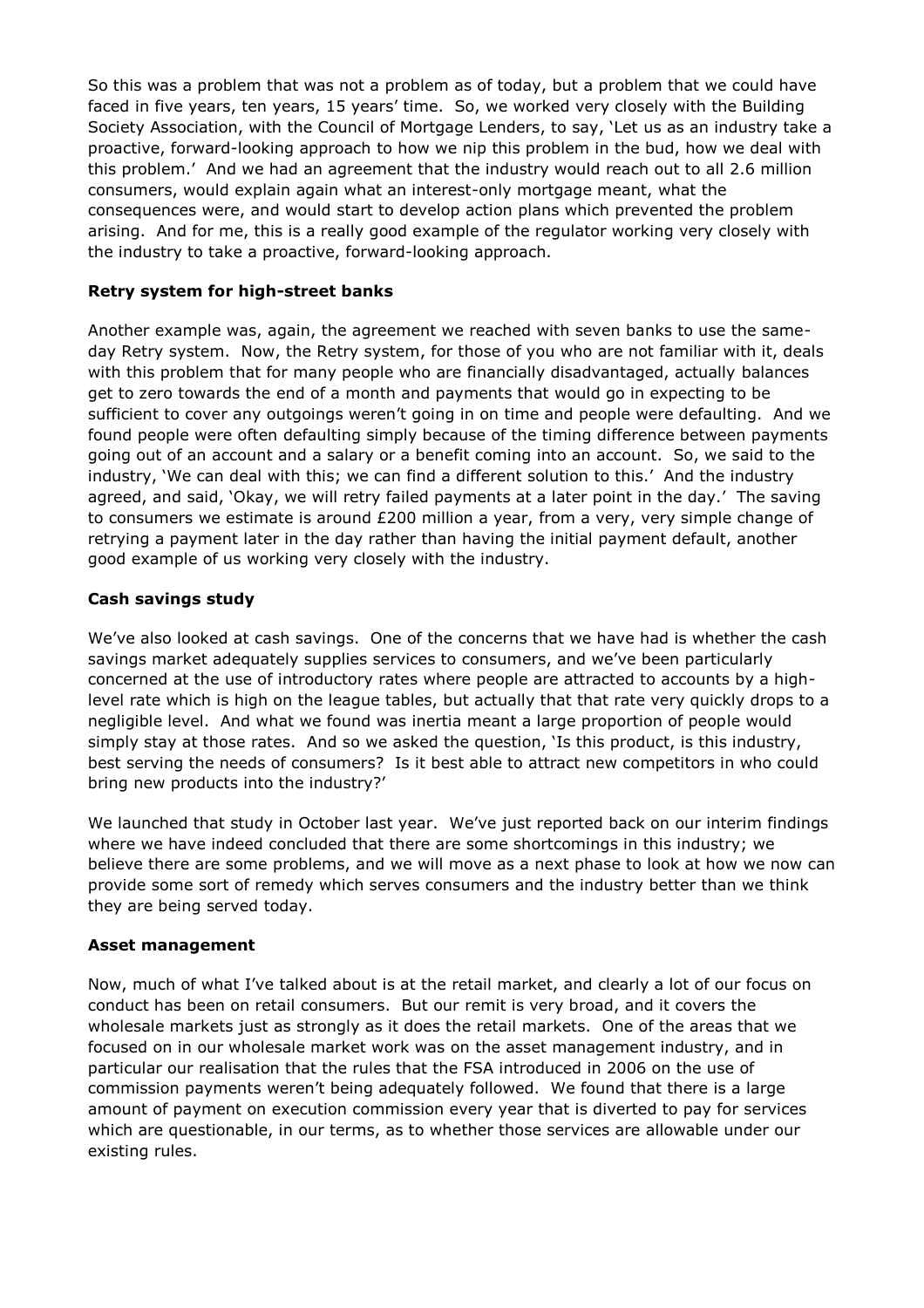So, we've clarified those rules; we spent a lot of time talking to the industry to clarify those rules. But also, we started a discussion with the industry about whether even those rules were sufficient. And we now have under MiFID II a European directive consultation which is asking the question as to whether commission payments, execution commission, can be used for anything other than execution. We've published our views on this. Our view is that we should move forward to unbundle commission payments. That is what the level one directive in the European directive says should happen. We won't introduce new rules on this until we've clarified those rules at the European level, but at that point – which we expect to be early 2017 – we expect to see a harmonised rulebook on the use of commissions across Europe. And it's very important – and it's one of the themes I'll come back to – very important that we develop our rules not just in a UK context, but thinking of where the UK sits both within Europe and more globally.

## **Markets**

A lot of our wholesale market work has been focused on things like benchmarks, where we've done a lot of work since the original Libor findings to look at how benchmarks are calculated how they are contributed to and whether they're indeed a reliable indicator of the value that they are being used to measure.

One of the things that we've realised is that much of this area was outside of regulatory perimeter. So, there wasn't a regulatory perimeter that looked at Libor submissions. There wasn't one that looked at Forex submissions. There wasn't one that looked at gold submissions, but all of these have become more and more important as more products are created and launched around them.

So, Libor is used to value everything from very, very complex swaps in the wholesale market to mortgages in Spain. The Forex market is clearly a very, very large wholesale market, but everybody has contact with the Forex market through their holiday expenditure. Increasingly, we see products like gold and commodities not just as wholesale products, but created as retail products through exchange-traded funds and notes, certificates and notes. So, all of these are products that cover a very broad range, from the wholesale to the retail. We've worked through IOSCO developing a set of principles that we believe all benchmarks should operate to, and we're in the process of working through how we ensure that all of the benchmarks that we rely on are consistent with the set of principles that we've set out.

#### **2014 highlights**

#### **Consumer credit market**

Let me move on to some of the things that have happened more recently. So, in 2014 we have had a very significant project to deliver, which was the taking-on of the consumer credit market. This was a market that was not part of our remit. It became part of our remit as part of the legislation that was passed, which required us to authorise something like 50,000 firms in this market, create a set of rules that were proportionate and applied to everything from car loans finance through to payday loans. And you'll have seen more recently that we have published some more rules on the payday market in particular, the introduction of a cap, which will come in from 1st January next year. That itself has been a very significant project for the organisation; it has expanded the number of firms that we directly regulate something like threefold, so from 23,000 to something around 70,000. So, that's a big challenge for us as an organisation.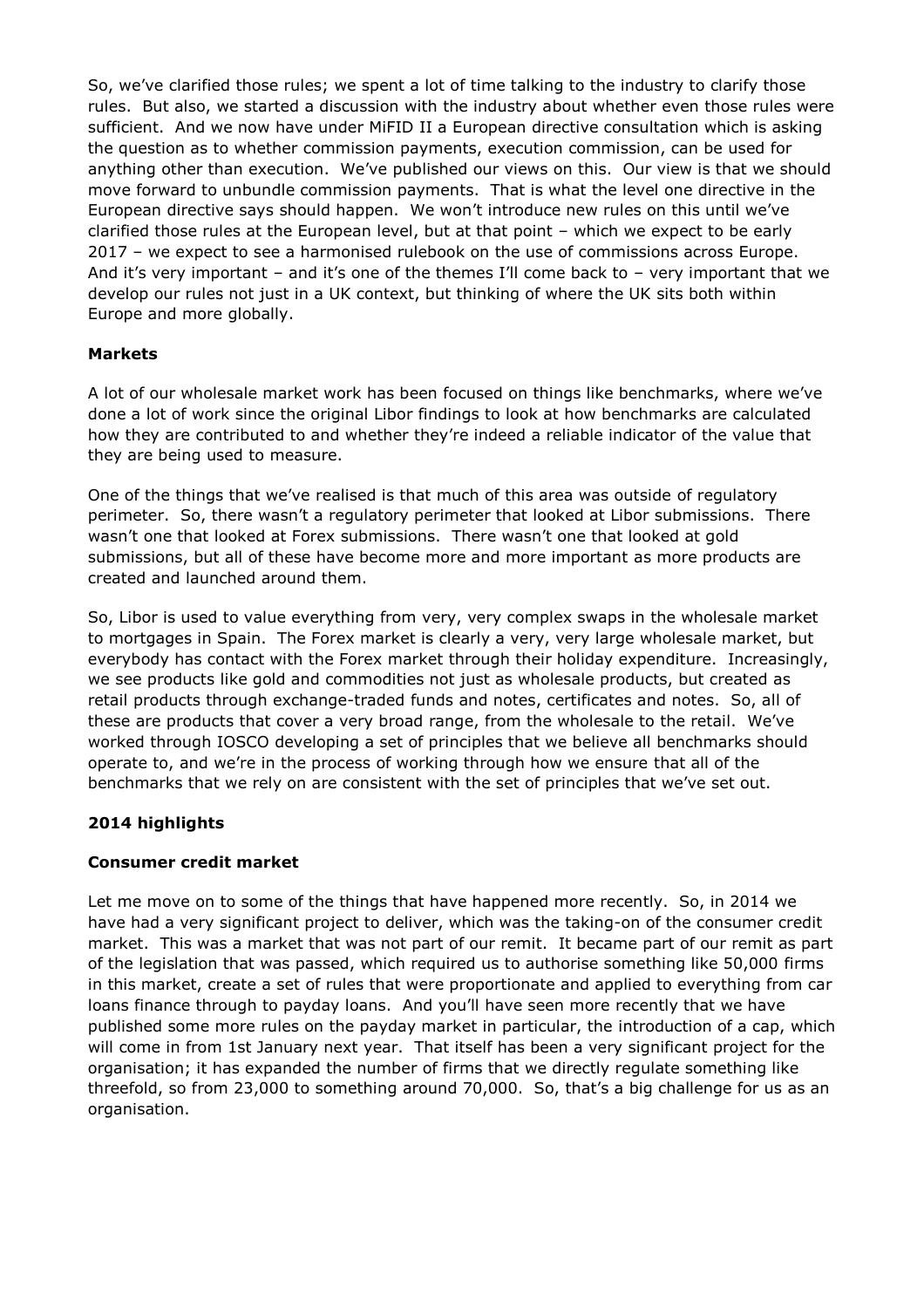#### **Credible deterrence**

We also continue to deliver our credible deterrence agenda. It's an important part of the toolkit for a regulator that where we do find problems, we're able to respond to those in an appropriate way. Sometimes that appropriate way would be to agree a redress package; sometimes the appropriate way would be a remediation plan with the firm; and sometimes the most appropriate way is through enforcement. And enforcement serves the benefit of acting both as a deterrent to those in the industry who would want to break the rules, and in terms of setting standards and lessons for all of those who are unclear about what we consider to be acceptable or not.

So, for us, the intervention through enforcement is an important part of the toolkit and will continue to be. You've seen our fines on Libor, which have been large. The interventions that we've made on gold-fix trading. The interventions we've made on some areas of insurance. HomeServe was one of those, where we levered a £30 million fine for a combination of misselling, failure to deal with customer complaints adequately and, frankly, a failure of the board, the senior management, to engage with what was a problem. You will continue to see, unfortunately, large fines as we work through the backlog of issues. Many of those issues emanate from the period around 2008, but not all of them, and some of those issues are more recent, and one of the concerns we have is the continued existence of poor practice in markets, which we have to use our enforcement tools against.

We've also pursued not just civil, but criminal. We've also pursued individuals as well as corporates, and it's important for us that we continue to have that broad-based toolkit that allows us to take enforcement action when we need to.

#### **Recognition**

We were given a grade A in a global investigation review for our investigation and enforcement capability. That was important to us, that we were one of only two organisations globally that received that level. We also received an award from Which? more recently which was a positive change award for the impact that we have made as an organisation on the consumer experience, and we're quite proud of this because this is not something that Which? do every year. Most of their focus, as you know, is within the consumer goods space, but they have seen that – the role the FCA has played and the difference it made as being worthy of one of their special awards. So that's something that we're very proud of, and the difference that we've made.

And we have, as John will have told you, made a significant difference in terms of how people see us, and that means you, the stakeholders. Every year we survey stakeholders we get good and bad come back to us about what we do well, what we do badly. We're pleased that this year we've seen improvements across almost every aspect that we measured. We're not the finished article, we're not where we'd want to be, but we're seeing progress and the positive progress of change, which is the directional change that we want to be moving in.

#### **2014/2015 Challenges**

So, there's some of the highlights. We still have a lot to do, and a lot of our work going forward will continue to focus on conduct. It will continue to focus on the tone at the top within organisations. We are seeing widespread change programmes in many of our larger financial services firms, which we welcome and are very positive. What we want to see is those change programmes delivering really good outcomes at the consumer level, at the shop floor level, and that's something that we continue to challenge and we continue to want to see. We've seen some positive steps in terms of the product being offered in the market. We've